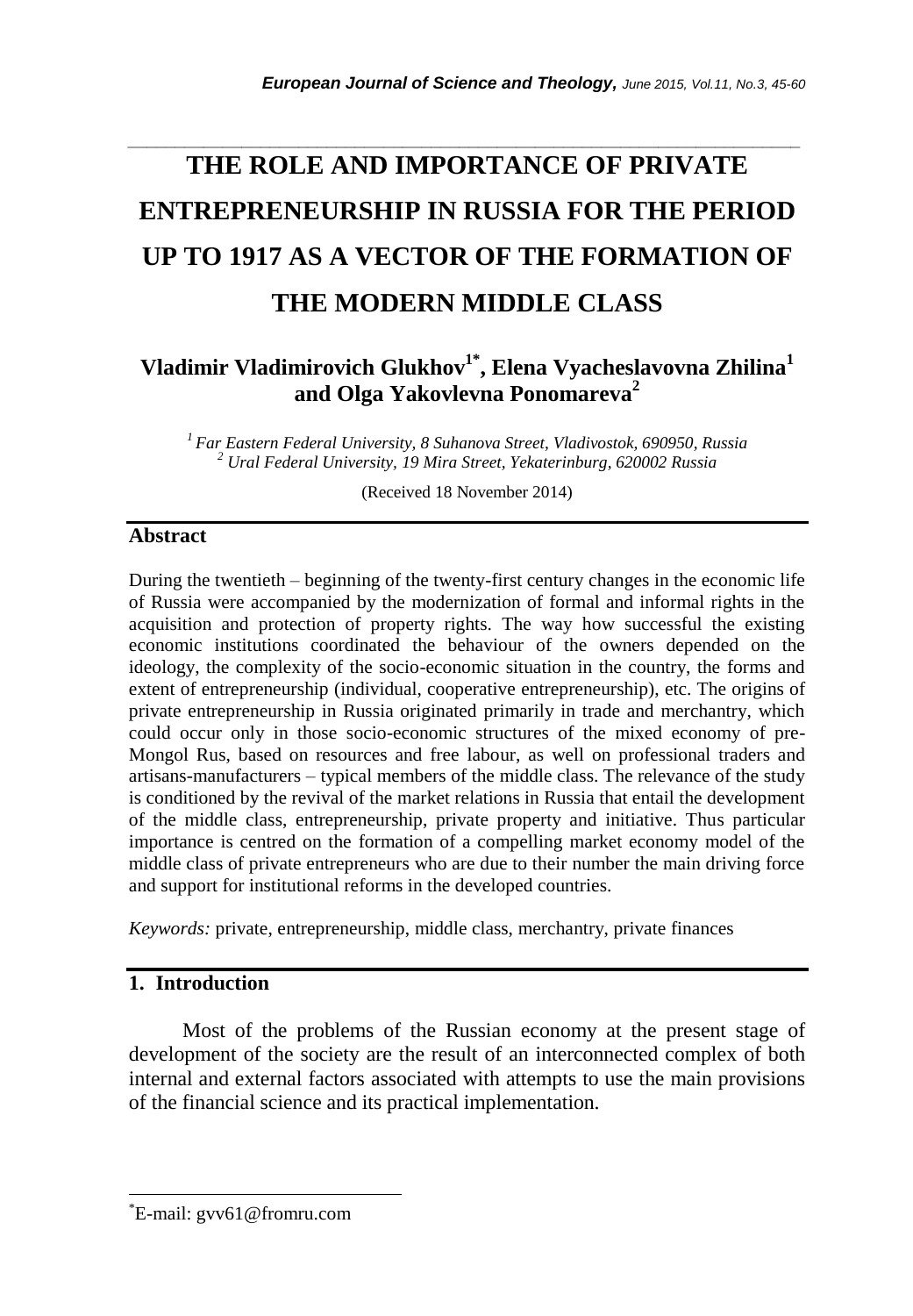In the modern Russian financial science prevails the division of finances into public and private, and in the centre of attention of both theorists and practitioners of the financial science there are more often state finances and the finances of business entities, various forms of ownership.

Private finances being one of the main elements of economic relations, have not yet become a subject of the studies carried out by the scientistseconomists.

The involvement of private finances in the economic relations occurring between the elements of the financial system of the state shall be regarded as a prerequisite for the further development of modern Russian society.

During the twentieth – beginning of the twenty-first century changes in the economic life of Russia were accompanied by the modernization of formal and informal rights in the acquisition and protection of property rights in respect of private finances.

The way how successful the existing economic institutions coordinated the behaviour of owners depended on the ideology, the complexity of the socioeconomic situation in the country, the forms and extent of entrepreneurship (individual, cooperative entrepreneurship), etc.

The increased interest in studying the history of the Russian private entrepreneurship is associated with the apprehension of its experience, the drive to revive the traditions accumulated in the pre-revolutionary period, experience the original features of the business community the best members of which differed by their initiative, an extent of the enterprise, multilateral activities in charity and philanthropy, that in general can contribute to more active involvement of the population in the economic development of the modern Russia [1].

The origins of the development of private entrepreneurship in Russia suggest the study of historical periods that have been observed in the socioeconomic life of our country and can serve as the basis for the formation of the modern middle-class population.

This was due to the fact that the trade people in Russia have always occupied a worthy place in the development of the country and played an important role in the development of the power of the Russian state. Unnoticed and not awarded with rewards and attention, a merchant engaged in private trade, being a controversial type in Russian society for centuries, became the basis for the prosperity of Russia.

The nobility treated the merchant with a bit of neglect and arrogance, the classes standing below the merchantry were envious of its capital. From the point of view of the Russian intelligentsia, the merchant embodied material, practical, rude values; these are the values that made some people the masters of life and forced the others to serve these masters [2].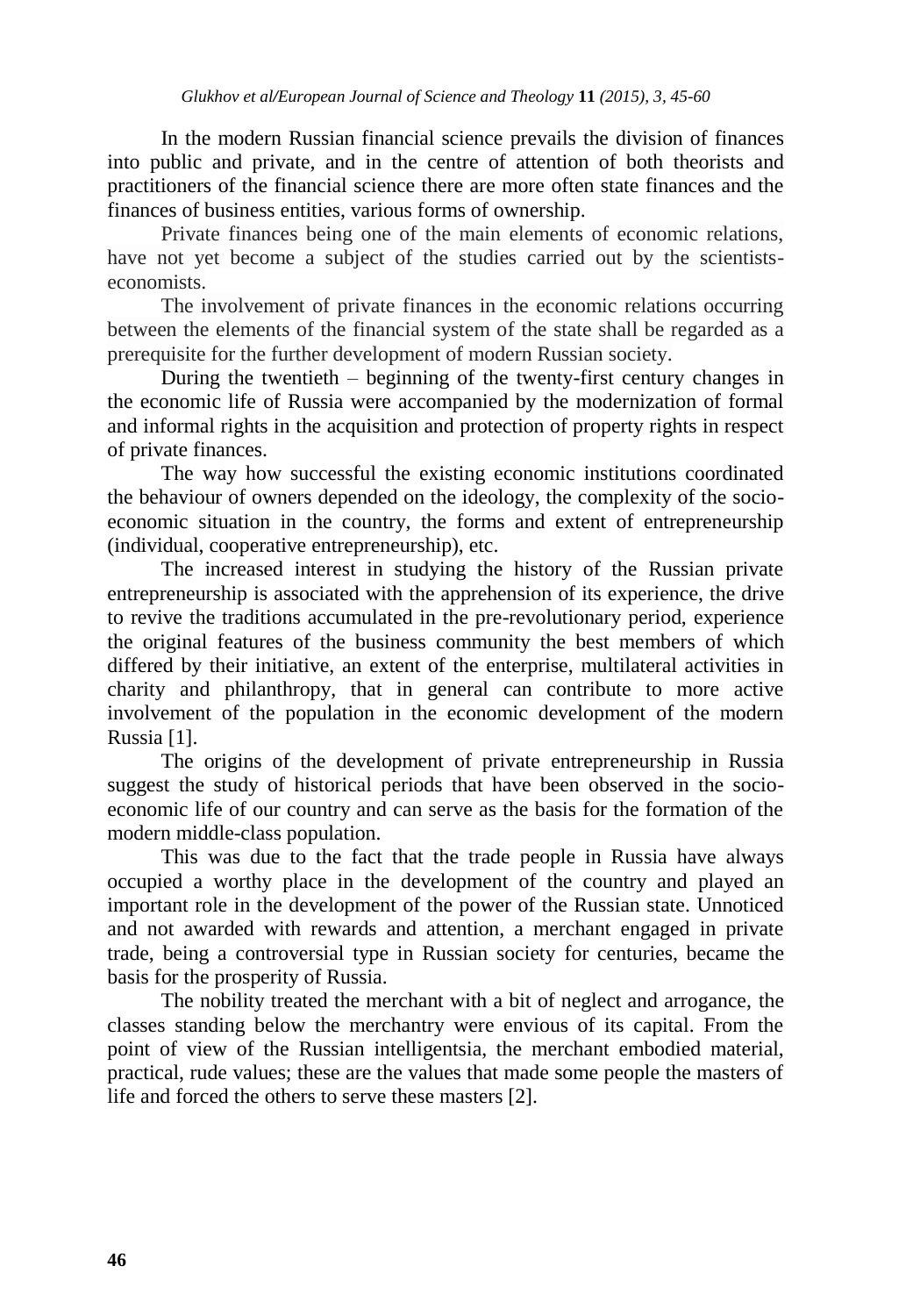#### **2. Formation of financial relations in the Russian State**

#### *2.1. Socio-economic reasons behind the creation of the Russian state*

The study of the historical aspects of private entrepreneurship in Russia, their role not only in the land invasion but also in the development of the joined territories, is one of the most vivid examples of the role and importance of the middle class for the national economy, as indicated by many authors in their works [3-5].

The study of the private finances plays an important role in this context due to the fact that the private property, together with the personal finances, appeared much earlier than the other forms (collective, clan, family, state forms of the private property) and was the driving force in the development of the society.

At the same time, the peculiarity of the historical development of Russia is that the state has always been an important and main economic entity in the financial relations of the country. The state had a strong influence on the emergence and development of private entrepreneurship, in its turn closely connected with the state economy.

Economic relations with many existing elements of the economy (money, prices, competition, supply and demand, taxes, duties, etc.) had existed on the territory of modern Russia before the creation of the unified Russian state, as trade relations and trade exchanges were carried on long before the arrival of Slavic tribes.

However, the financial system of Ancient Russia began to form at the end of the ninth century, during the unification of ancient lands and tribes inhabiting these lands.

The origins of private entrepreneurship in Russia originated primarily in trade and merchantry, which could occur only in the socio-economic structures of the mixed economy of pre-Mongol Rus, based on resources and free labour, as well as on professional traders and artisans-manufacturers – typical members of the middle class. Later people engaged in usury, which was fairly widespread since the eleventh century.

Since the second half of the eleventh century foreign trade passed to a great degree into the possession of professional merchants. This period may be defined as the beginning of the development of merchant capital in the foreign trade of the Kievan state. However in the internal trade the merchant capital appeared much later [1, p. 15].

The peculiarity of Russia's economic development was caused by the fact that in its history the stage of the municipal economy was not observed. The city in Russia played a role mainly of an administrative and commercial centre, while the crafts were located in the countryside. Handicraft industry was spread in the areas where the soil was marginal for agriculture, and the population has traditionally been engaged in crafts [6].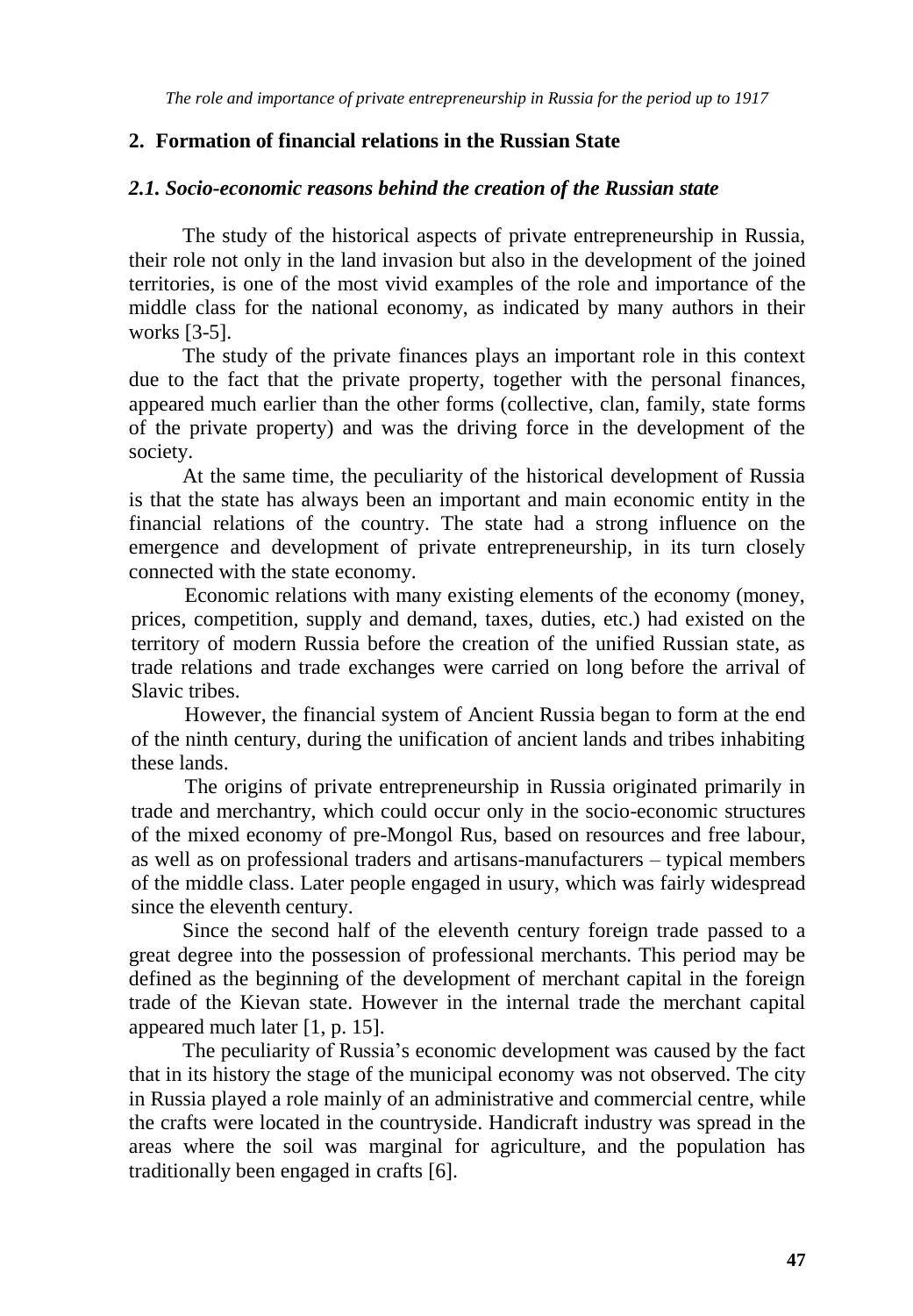The development of cities and principalities altered the tribal life of Russian tribes, developing for a long time, much profoundly than resettlement of the population on to new places. The population that gathered in the cities depended on the city authorities, and began to leave the tribal unions, unite on professional grounds, form trading companies and become the city's commercial manufacturers.

Thus fundamentally changed the socio-economic structure of the existing society – instead of the patriarchal unions, being kinship groups, the following social classes began to emerge: classes of military, trade and industry members of the society, who were no longer dependent on the tribes, button the city authorities.

The items of household consumption began to turn into goods for trade; people changed them for other items or sold for money that was previously unknown to the Slavs.

The natural economy was replaced by the monetary economy that required completely different economic relations and ways of management.

Accordingly, people began to unite not into kinship relations but into the civil and public relations. At the time when some urban and tribal municipalities and principalities gathered together and united under one government, the Russian statehood has formed [7].

### *2.2. Formation and development of the financial system of the Russian state*

The credit of the establishment of the first Russian state, Kievan Rus, goes to the first Kievan Duke Oleg, who united all the major cities, gathered together all the tribes of the Russian Slavs, established regular trade with Byzantium, etc.

The emergence of the financial relations in the ancient Kievan state was associated with the need to accumulate funds for the construction and maintenance of fortresses, keeping of the court, ducal bodyguard and for warfare with the nomads, as well as for the payment of licensing fees to the Khazar Kaganate, an extremely powerful state of that time.

These funds were collected initially in the form of the natural tribute and dues from the population. The payers of the tribute were 'people' – free peasants-commoners and 'smerds' (semi-free peasants).

The territories, subject to the Grand Duke of Kiev and controlled by local dukes, had to pay the tribute representing a materialized form of recognition of the rule of Kiev authorities [8].

The Mongol-Tatar invasion of Russia destroyed the Kievan state and led to the formation of new principalities.

From the fourteenth century the Moscow principality began to strengthen and develop. Afterwards the Moscow principality became the centre of the Russian state upon accession of the various domains, lands and principalities, so the Moscow dukes constituted themselves the owners and masters of the entire state.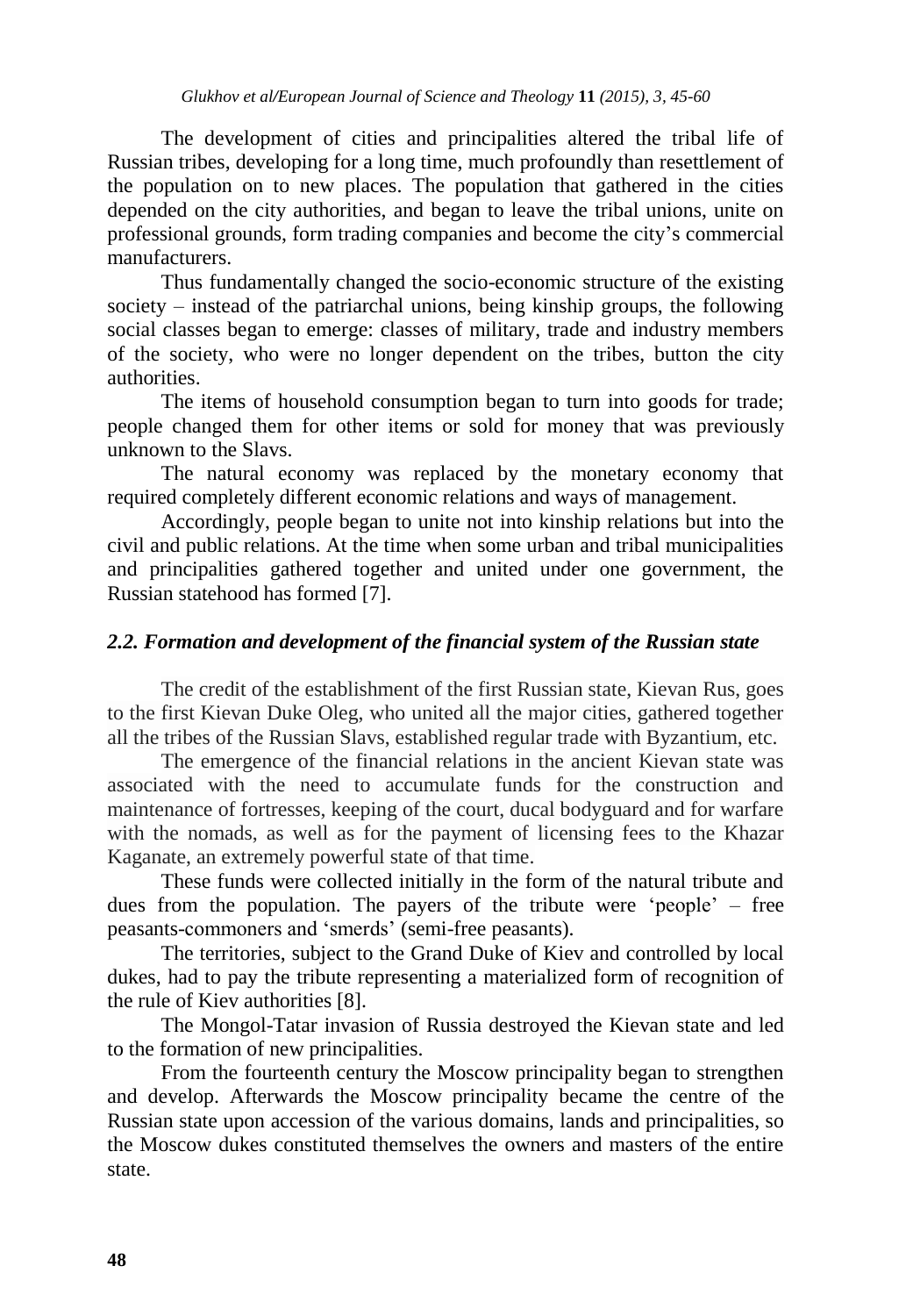The unification of the Russian lands into the centralized state has been associated with the formation of the initial framework of the public administration and the emergence of the primary elements of the financial system.

The Moscow Duke Ivan III the Great laid the foundation of the local landuse system, which determined the development of the financial and economic relations in the country for over the next centuries.

During the reign of Ivan III the Great an important historical document 'Law Book of 1497' was adopted (based on the 'Russian Truth' and the Pskov Letter). This was the first all-Moscow Act, which provided the basic structures of the public administration and finances.

In Russia in the sixteenth – seventeenth centuries continued the period of active development of handicraft production, local handicrafts. At the same time new cities, settlements, trade villages were growing, the ancient cities such as Vladimir, Moscow, Novgorod, Pskov, Yaroslavl and many others developed and strengthened.

In Russia at the beginning of the seventeenth century the system of financial management began to develop. The financial organizations called 'prikazy' performing the financial functions have been established – Major Treasury Prikaz – Streletsky Prikaz, Yamskoy Prikaz. An income from private lands of the Tsar was transferred to the Grand Palace Prikaz. At the court of the Patriarch there was a financial prikaz. Tax and financial sector was one of the first subjected to reforms during the reign of Tsar Alexey Mikhailovich. In 1655 established the Counting Prikaz serving as the state control body, it regulated the costs and revenues of the state; this Prikaz also produced a collection of arrears and departmental balances.

In the seventeenth century appeared the earliest prototype of the Russian state budget called 'Account of income and expenses' (as of 1680) – a financial report on 35 prikazy. In 1699, budgetary and supervisory functions have been assigned to the Near Office (existed until 1719) [9].

During this period in Russia there was no regulated guild management of the craft production, unlike in the Western Europe, where there was a very strict regulation of manufacturing and sale of products.

Further specialization of manufacturers and the development of domestic demand testified that in manufacturing originated other forms different from the medieval craft [10].

The first factory was built in 1631 in the Urals: this was Nitsinsky copper smelting plant. Near Tula, the Dutch (Vinius, Marselis, Akem) constructed metallurgical plants. In Moscow there were several state-owned factories belonging to the Palace Prikaz: Monetary, Printing, Khamovny (cloth) yards.

But on the whole the factories did not occupy a large proportion of the enterprises. Their total amount by the end of the seventeenth century was only twenty, and their activities were mainly focused on meeting the needs of the state and the privileged classes.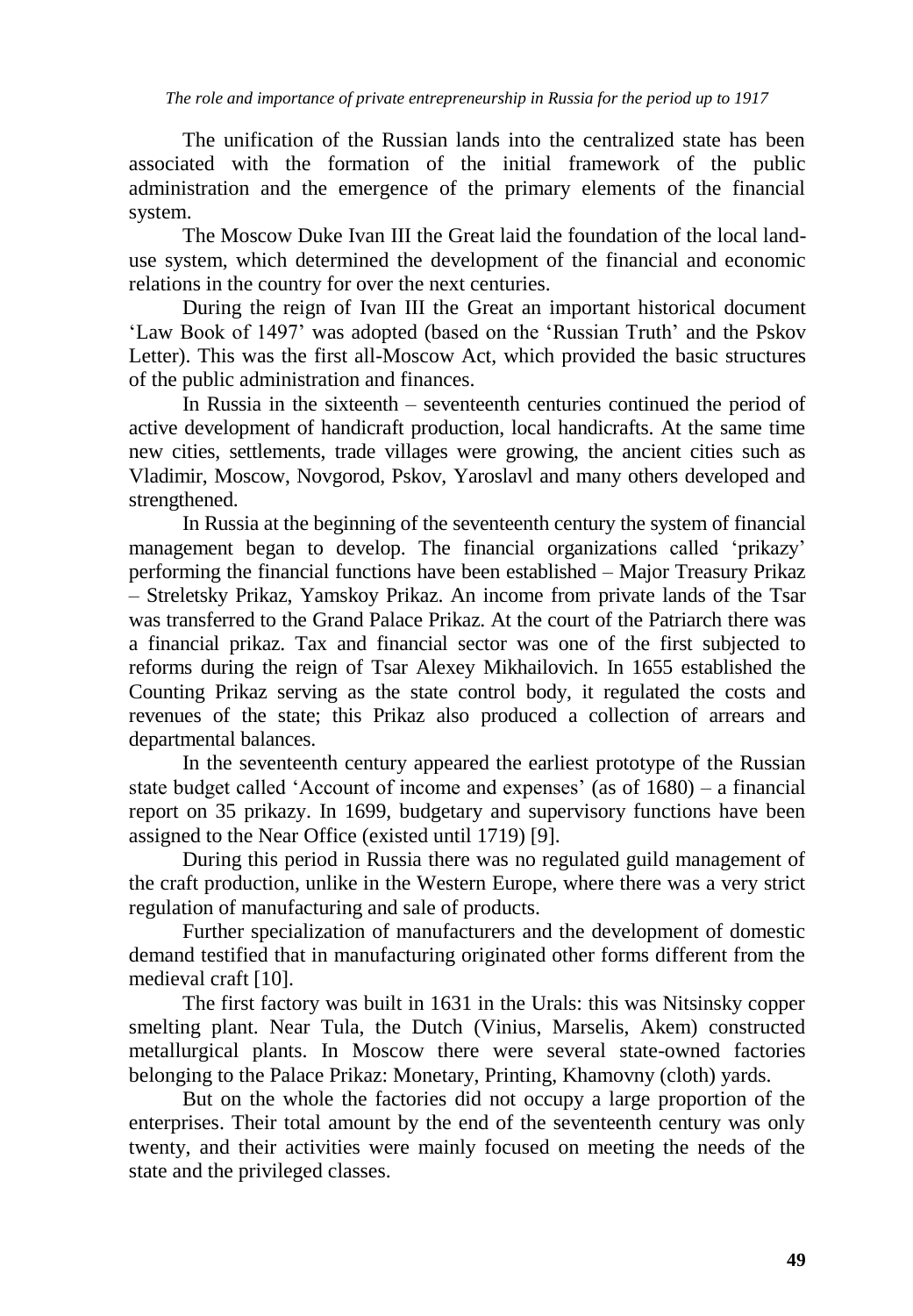To some extent such situation limited the freedom of entrepreneurship and hindered the development of production.

The most important event of the seventeenth century in the economic life of the country was the formation of the all-Russian market. If in the sixteenth century the internal trade was carried out mainly in small markets called 'torzhok', then in the seventeenth century regular trade fairs began to appear.

All-Russian trade fairs included Arkhangelskaya, Vazhskaya (Blagoveshenskaya), Irbitskaya, Makaryevskaya (near Nizhny Novgorod), Svenskaya (near Bryansk) Solvychegodskaya, Tikhvinskaya trade fairs. Great Novgorod occupied a special place among trade centres.

#### **3. The formation of private entrepreneurship in Russia**

#### *3.1. The role and importance of the merchantry in the development of Russian entrepreneur ship since the fifteenth century*

Relatively rare resettlement on the territory of the Russian state was not favorable for the formation of the developing financial relations, and thus naturally appeared the need for the commercial mediation, which could organize a regular market in remote territories and communities located in these territories on a regular basis.

Those part of the population with an entrepreneurship sense ('guests or merchants') interlinked the markets located in remote territories.

In a narrow sense, the term 'merchant' meant a member of the middle class, a seller involved in the internal exchange of goods within the city and nearby districts, in the broadest sense all merchants were all people involved in the organization of trade. All these Slavic terms have appeared in ancient times and confirm that the ancestors of the Eastern Slavs were engaged in trade exchange. Since the thirteenth century they used the term 'trader' and since the fourteenth century – the term 'seller'.

Along with the professional merchants the markets of ancient Russian cities were attended by a large group of small traders-artisans selling hand-made products. Handicraft trade along with its complexity and specialization gain became more separated from agricultural production and began to produce the goods not only on a by-order basis, but also in a greater volume for sale in the market [1, p. 17].

The Council Code of 1649 made up by Alexey Mikhailovich marked the beginning of consolidation of the merchantry class. It was a merchant, a seller, who got more profits from activities in trade, became the owner of the capital.

Despite numerous side activities, commercial entrepreneurship was becoming the main activity of the Russian merchantry. Primary accumulation of the capital occurs in the sphere of trade and commercial entrepreneurship [11].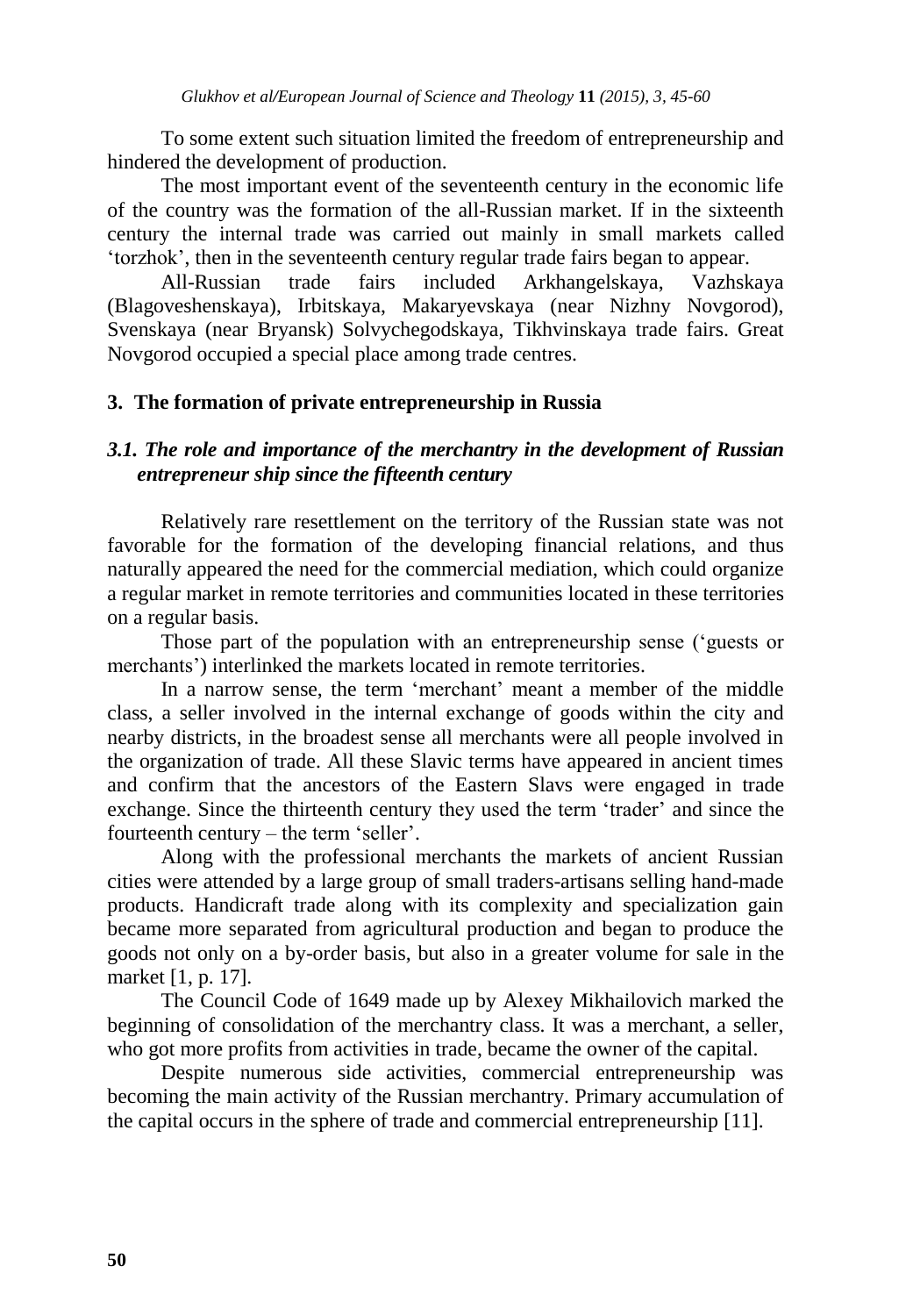In the fifteenth–sixteenth centuries the centre of trade gradually moved to Moscow. It was in Moscow where in the seventeenth century formed the merchantry as a special class of citizens, playing an increasingly prominent role in the economic and political life of the country.

The merchantry class included the most eminent merchants, the 'guests' who received this honorary title from the tsar provided that their trade turnover was not less than 20 thousand rubles per year (or about 200 thousand gold rubles on a scale of the beginning of the twentieth century).

These merchants were closer to the tsars, they performed important financial orders in the interests of the treasury, they were engaged in foreign trade on the tsar's name, acted as contractors on construction sites, collected taxes, etc. They were exempted from the payment of fees, and could purchase the large plots of land into their own possession.

Merchants who had less capital, were included into the so-called 'hundreds' – salon, cloth and other hundreds. Their members also had great privileges, they had an elected government within the hundreds, which were managed by the 'heads' and 'foremen'. 'Black hundreds' and 'suburbs' were of the lowest ranks. These classes used to consist of those traders who produced products and sold them on their own.

The development of private entrepreneurship in Russia was successive in great measure. 43 per cent of all merchant families were engaged in commercial entrepreneurship from 100 to 200 years; almost 25 per cent–for 200 years or more [12].

In the sixteenth – seventeenth centuries in Russia began the process of primary accumulation of the capital, particularly in the area of trade. Later merchant's capital began to penetrate into the sphere of production; rich merchants bought craft shops and industries.

At the same time, not all the population realized the role and importance of a new appeared social class. The population had little understanding of what these people were engaged in and the reason they had more money than the other population.

The 'disgust' to money from the side of those who did not have it, has always been complemented by the negative attitude towards merchants, industrialists, travellers and explorers [13].

Along with patrimonial and state manufactory, appeared the merchant manufactory which used the labour of free citizens, labour-rented peasants released for seasonal work. Foreign workers were also attracted to the works on the manufactories.

One of the sources of accumulation of the merchant capital was a system of leases, when the government provided rich merchants with the right to sell salt, wine, and other goods important for the treasury, collect tavern and customs duties [10, p. 28].

The ideas of development of a private initiative, borrowed from the experience of other countries, as well as the establishment of credit institutions, played an important role in formulating the ways of development of internal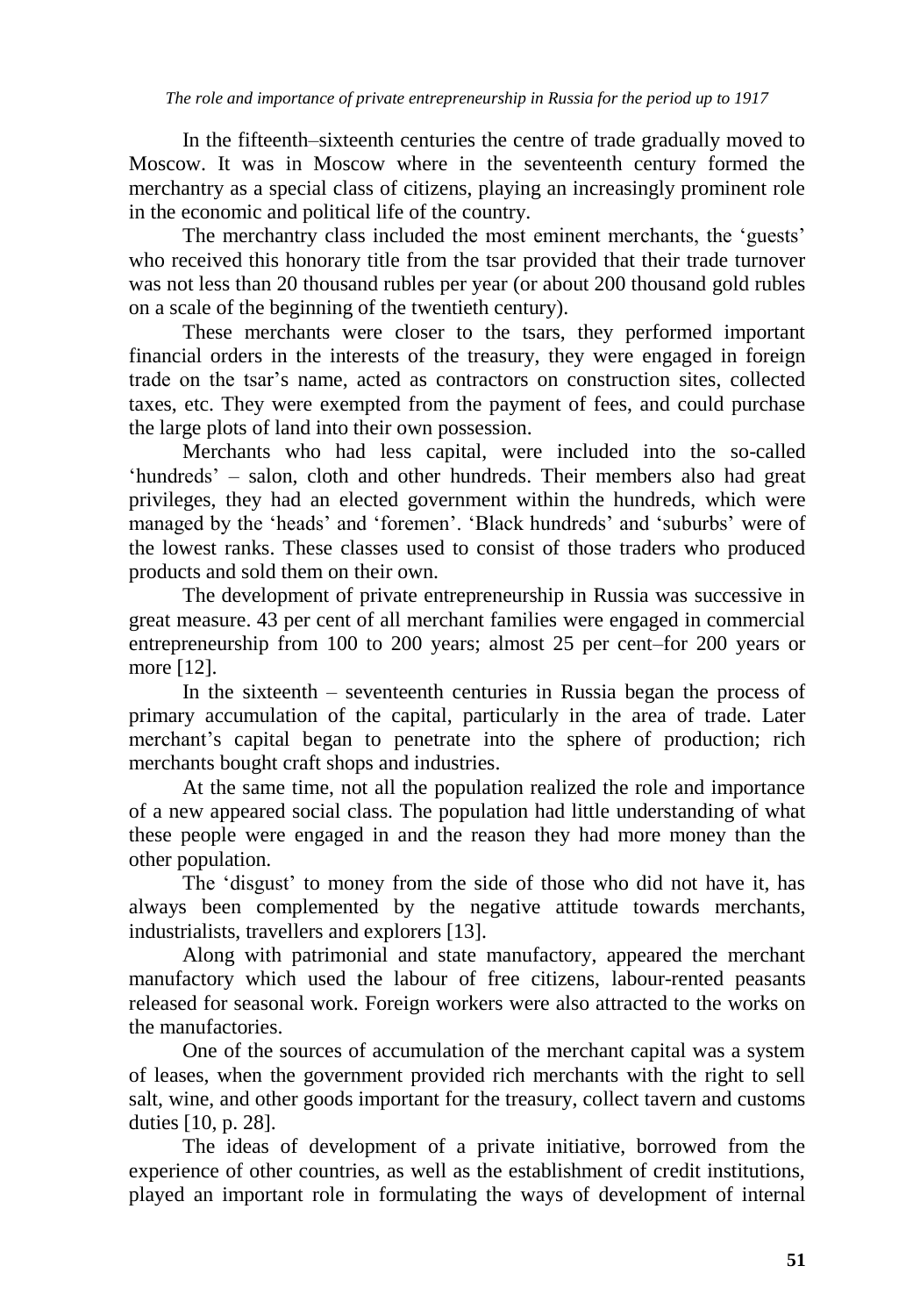entrepreneurship. A significant increase in the number of entrepreneurs forced to reckon with an entrepreneurial initiative. In the commercial entrepreneurship, the members of the guest and cloth hundreds became more active traders. Many of them became the owners of large capital amounts and free cash flow.

## *3.2. The development of private entrepreneurship in Russia since the beginning of the eighteenth century*

Since the beginning of the eighteenth century the Russian government began to actively develop the private industrial entrepreneurship. The 'Bergprivilege' of 1719, based on the Rules of Manufactory College of 1723, laid the foundations for this process.

No less important was the decision of the government to practice the transfer of the state-owned enterprises, especially unprofitable, into the possession of private owners or specially created companies.

During his reign of Tsar Fedor Alekseevich cancelled the repurchase of wine products and customs duties, conducted the reorganization on the possession of fiefdoms and estates, liquidated the institution of labial wardens and tax-collectors, undertaken the division of patrimonial lands and estates, revoked the servile prikaz, etc.

The government sought to expand the group of trade people and allowed to register at the suburbs and settlements to all persons who have been engaged in trade, from peasants to the plebeians, in agreement with the merchant government.

The decree of 1709 allowed ascribing to the suburbs for all traders having 100 rubles and more [11].

In the early stage of its development, especially during the reign of Peter the First, private entrepreneurship was mostly of compulsory nature.

Despite the continued efforts of the government, the release of private entrepreneurs from the civil service, temporarily from tax payments and payment of fees, as well as the provision of private entrepreneurs with the monopoly of production, nevertheless a greater part of private entrepreneurial activity remained insignificant. Numerous attempts aimed at the development of private entrepreneurship, met with resistance of traditional social forces.

Even in the 30's of the eighteenth century, when the operation of private enterprises was checked, many of them turned out to be 'fraudulent'. The owners kept their enterprises with the sole aim to use the privileges and benefits that the treasury provided all private entrepreneurs [14].

## *3.3. The development of private entrepreneurship in Russia in the second half of the eighteenth century*

Despite numerous obstacles, the internal trade in Russia developed, and by the middle of the eighteenth century there have been seen significant shifts in the formation of the all-Russian market.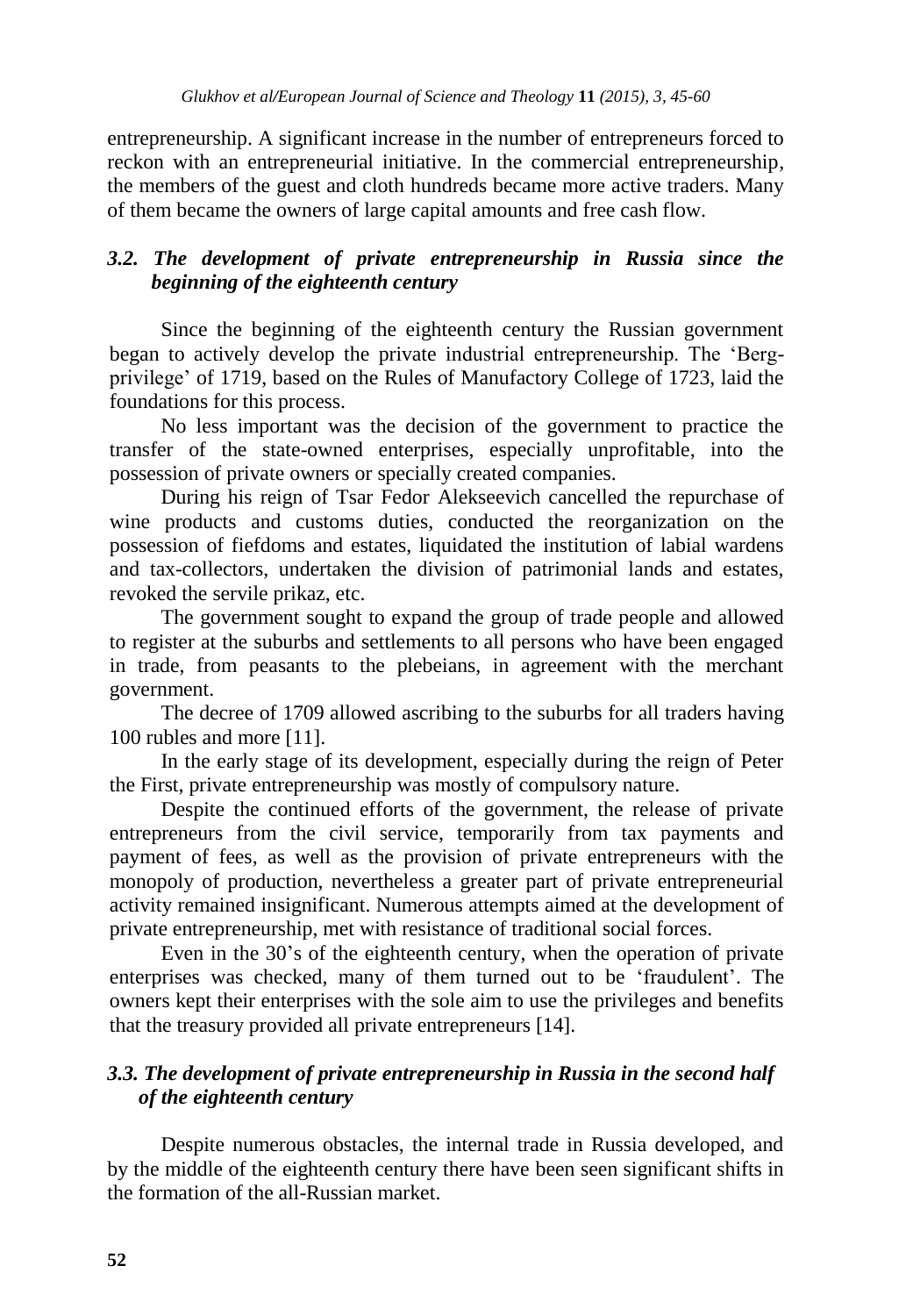In the second half of the eighteenth century there marked a revival of the economic life of Russia. There began the development of mineral resources, constructed the first manufactories, conducted the specialization of certain regions, which contributed to the development of commodity-money relations, fair type of trade, the formation of the all-Russian market and the consolidation of the merchantry into a separate class.

The main focus of entrepreneurial activity of the population was on the internal trade, which not only the merchants, but also peasants, townspeople, soldiers, even nobles or their authorized people, were engaged in on a professional basis.

At the same time traders were divided into three levels:

- The *upper* level included wealthy merchants, being members of the guests and the guest hundred, as well as wealthy taxpayers living mainly in Moscow suburbs. Under the rules of the Chief Magistrate they joined the first guild of 'regular citizens'. They were united into one group on the basis of the possession of a certain capital, the size of 'the tenth currency' of which ranged from 10 to 60 rubles.
- The *medium* level included retailers who had their fixed retail premises and the size of 'the tenth currency' equal to 1-2 rubles. They also were adjoined by a large stratum of 'malomochny' traders, all the business of whom were estimated from 2 rubles and the salary of the 'tenth currency' was measured from the 20 kopecks.
- The *lower* level included all small 'wandering' traders, who were peddling on the streets.

## **4. The role of public authorities in the development of private entrepreneurship**

## *4.1. The development of private entrepreneurship in Russia during the reign of Peter the First*

Before the reign of Peter the First the city was not an independent administrative unit, and the urban class (townspeople and tradesmen) was inconsiderable in number and considered poor population stratum, that contrasted with the position of citizens in Europe, while during the Petrine time occurred the peak of explosion of protectionism and mercantilism, when the trade in the cities and craftsmanship were considered the source of national wealth [7, p. 27].

Peter the First considered money and precious metals as the main wealth of the country, the maintenance of a constant excess of the volume of the export trade over the volume of import trade was considered the main method of the capital gain. He constantly encouraged the trade and patronized it, i.e. 'arranged' trade routes (ports and canals), stimulated the creation of trading companies and the attraction of the nobility to these companies.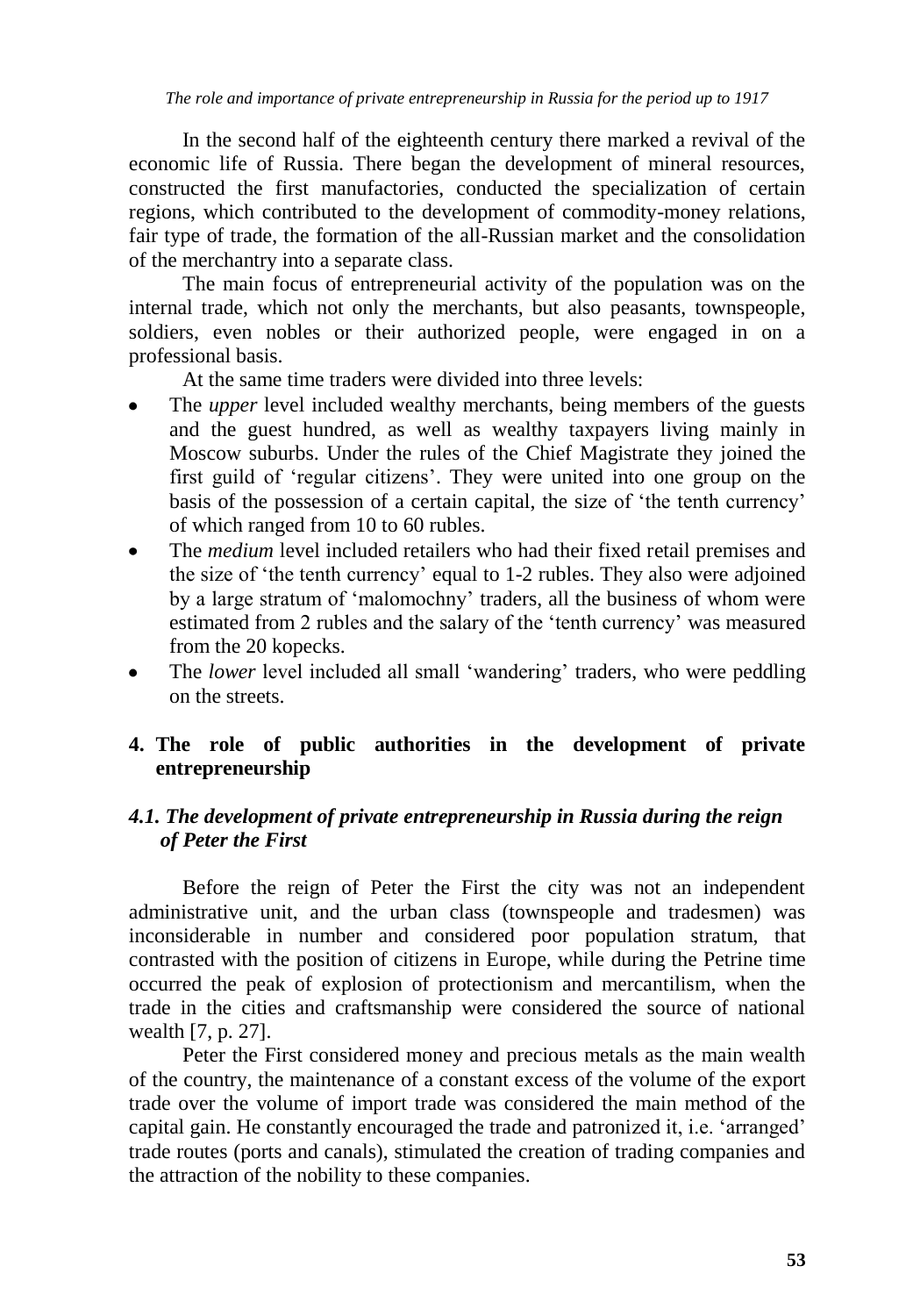Realizing that the raw nature of Russian export was not the best for the country, Peter the First encouraged the development of the industry in every possible way, contributed to the creation of the factories, later transferring them in private possession. Since then, in the economic development of the empire began the manufacturing period, when the turnover has increased, emerged the entrepreneurs, closely associated with the production. The manufactory became the dominant form of the Russian industry.

Developing during the eighteenth century, the merchant factory and the noble manufactory were transformed into a noble factory, which gradually dying off in the reign of Nicolas, was replaced with a modern capitalist factory [6].

The emergence of commercial and industrial companies has become the hallmark of entrepreneurial Petrine era. Russian companies were not established by the initiative of the founders on the basis of economic activity, they were usually the result of the tsar's order and established by enforcement.

The creation of trading companies had lots of difficulties. They were formed on the basis of mutual contributions. Trading companies were often set up by the type of *general partnerships* with joint responsibility for the property of its participants. Gains and losses were calculated in proportion to the invested capital.

Some of them were transformed into the *command* partnerships or jointstock companies. In general it was a transition from the general partnerships of a family type (trading houses) to more flexible types of social entrepreneurship by the Western-European sample [11].

The distinctive feature of the Russian industrial entrepreneurship was the participation of members of different social groups and classes whose ratio varied over the century. In this case, one of the first places belonged to the merchant capital.

The protectionist policy of the government was aimed at the formation of the merchantry, from time to time protecting the rights of the merchants from the other classes and foreign merchants.

The formation of the first capital occurred in the area of trade, and it was an independent process. The flow of the capital into commercial production on the part of the merchantry began due to the decrease in trading profits. The desire to influence the cost parameters at the production stage forced the most prosperous merchants to find new ways of earning money for getting significant profits.

In the financial projects in the period of 1715-1717 the government began to rethink the foundations of the trade and industrial policy of the state. The sale of 'prohibited' products (except potash and smolchug) turned into the free trade with the additional duty, adopted a series of measures on attracting the currency into the country, making restrictions on the foreign trade in favour of the Russian trade, the development of the trade-related infrastructure, the creation of the Russian merchant fleet.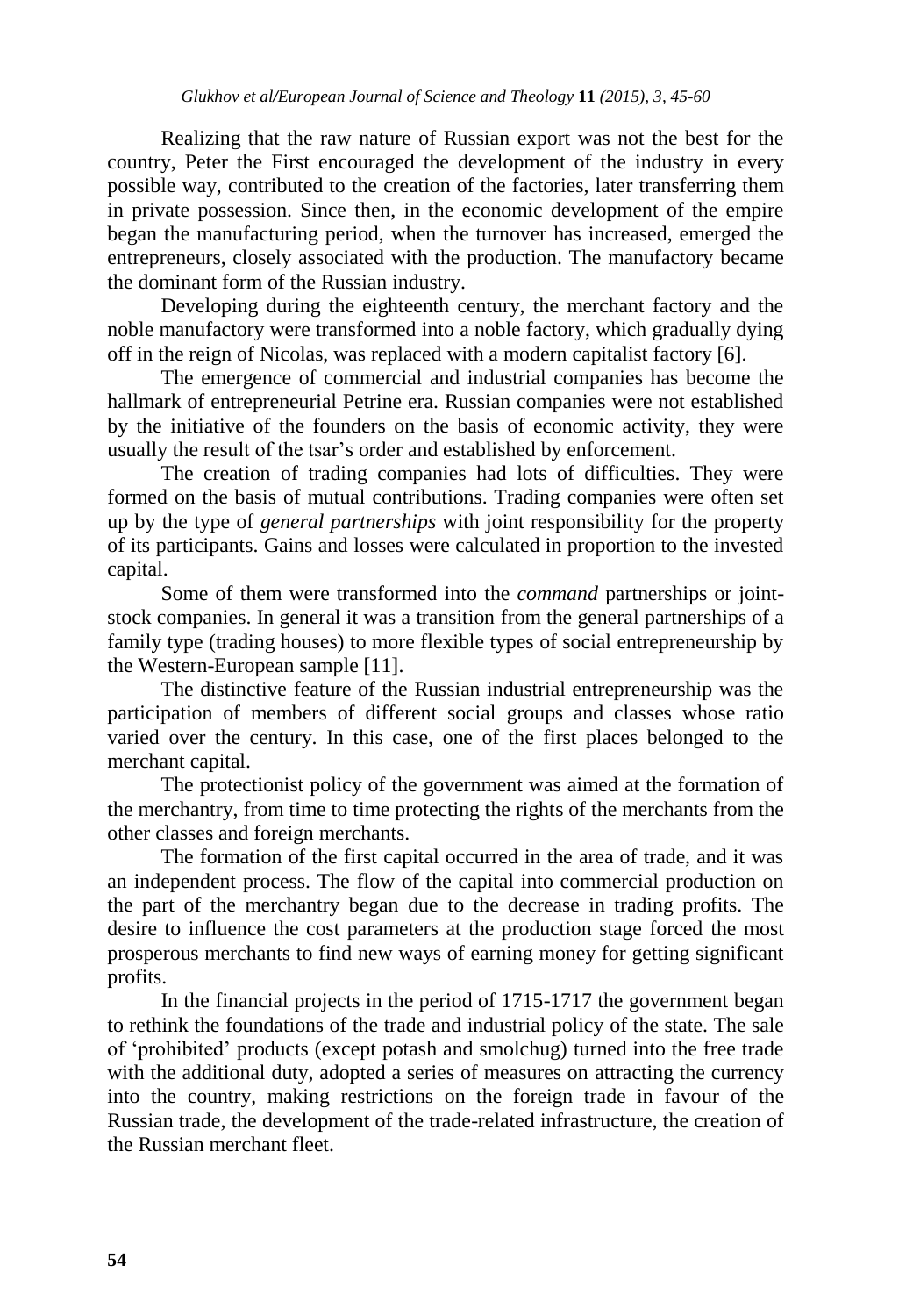Getting an education abroad by merchants children, the organization of 'convivial trade' were encouraged, the consular service was developing. But the trade was regulated as before. The most important obstacle to the development of the market was the internal duties, for fiscal reasons certain types of goods were transferred to the treasury soon.

The government sought to create a guild system of professional nature by the Ostsee sample (as of 1721). However, the new urban institutions served the financial interests of the state, while weak, rudimentary forms of municipal government, which were peculiar to them, existed in the extent to which they were derived from the public and financial responsibilities.

The number of benefits was given to industrialists (in 1719): Mountain freedom, ownership of the enterprise, etc. Enterprises were exempted from suburban services and taxes (in 1721).

There taken the measures for the promotion of the industry (in 1723): everyone got the chance to set up the factory, given the right to duty-free trade for several years, the right to acquire populated estates to the factories for commoners, etc.

However, the free sale of enterprises was prohibited. The cases of the transfer of the state-owned enterprises into private possession became more frequent. For protection against the competition the first-established enterprises were given a monopoly on the production (for the period up to 30-50 years) [15].

The role of the treasury capital, for example, in Moscow by the end of the reign of Peter the First, was rather insignificant. 40 per cent of the 100 private factories set up in the first quarter of eighteenth century, were possessed by the merchants, and taking into account all the townspeople, including artisans – 64 per cent [11].

## *4.2. The role of the state in the development of private entrepreneurship in Russia after the reign of Peter the First*

During her reign Anna Ioannovna also showed concern for the development of industry, commerce and mining. In order to encourage the manufacturing upon decrees adopted on April 6, 1731 and January 7, 1736, manufacturers, in particular, were allowed to sell their products in their own stores, purchase bonds without land, and were obliged to set up the technical schools at factories.

In order to patronage the noble landed property and facilitate the trade for the merchants Empress Elizabeth Petrovna agreed to set up the Noble loan banks in St. Petersburg and Moscow on May 13, 1754 at the Senate and the Senate office, for granting the loans for the values and the legatary estates, counting by 10-20 rubles of a loan for one bond.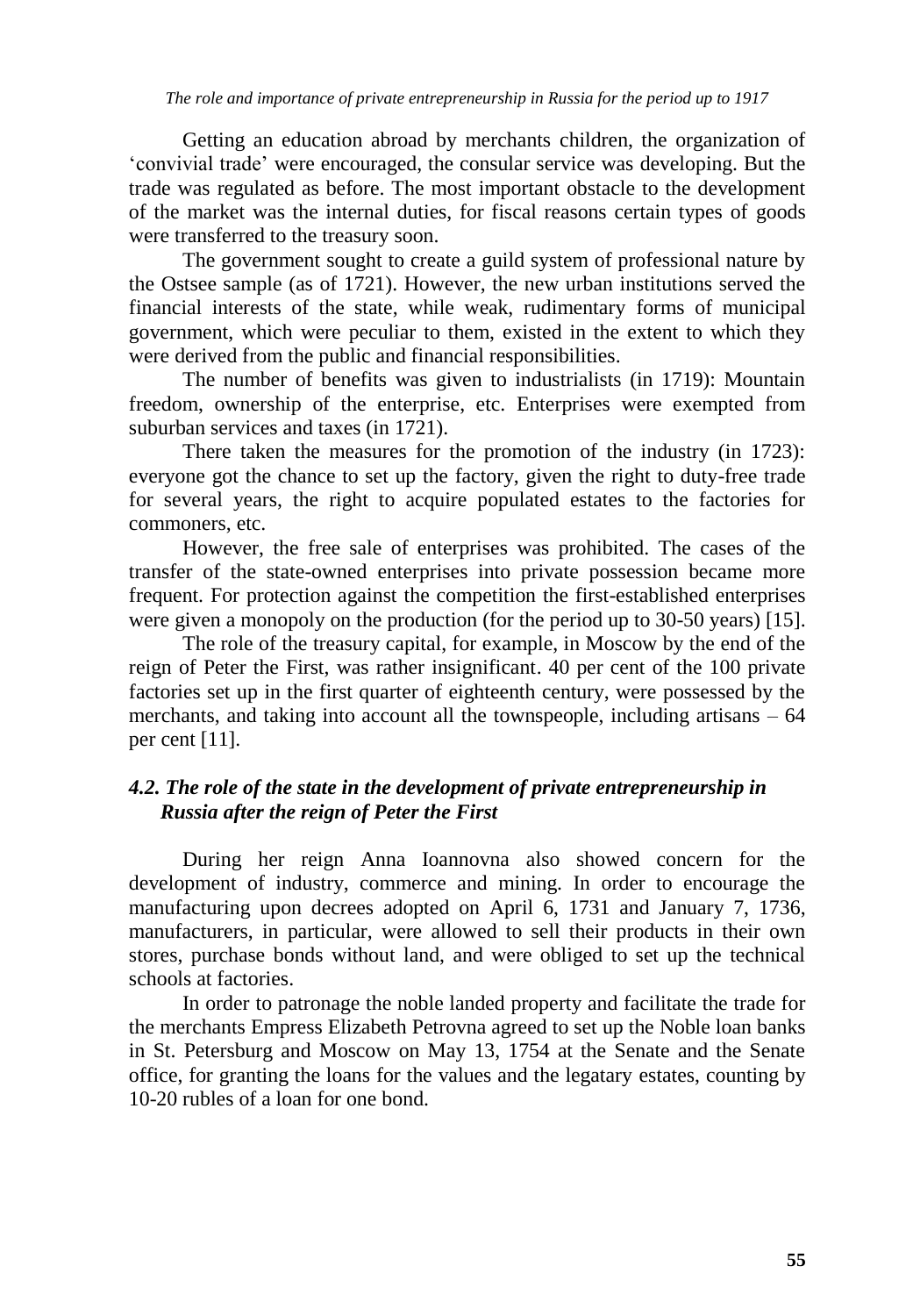At the same time established the Merchantry Bank in St. Petersburg at the College of Commerce for merchants trading in the St. Petersburg ports.

An increase in the number of merchant and peasant factories was promoted by the Manifesto on Freedom of Entrepreneurship published in 1775, according to which Catherine the Second allowed anybody who wants to engage in industrial activities [1, p. 119].

The most important factor in the development of the financial system became the expansion of the internal market due to the development of the industry, both natural peasant and manufacturing types of industry.

The emergence of a merchant factory ('possession manufactory') was a specific product of the economic conditions of the Petrine Russia, along with the noble (patrimonial) manufacture it laid the foundation of the private entrepreneurship, based on forced labour.

Developing in the eighteenth century, the merchant factory and noble manufactory were transformed into a noble factory, which gradually dying off during the reign of Nicholas was replaced with the latest capitalist factory.

The measures to support the factories and plants were discussed many times in the Senate, including discussions with the participation of the Empress. In the early years of Elizabeth's reign the Mining and Manufacturing College (abolished at the reign of Anna Ivanovna) were recreated, the Chief Magistrate was renewed.

As incentive measures served the provision of the monopoly on the production of certain products for a number of years, as well as the issuance of treasury loans. In turn, the government did not hesitate to directly interfere in the activities of private capital.

If entrepreneurs did not manage to fulfil the government orders, their enterprises were withdrawn. Such situation was possible due to the fact that the concept of private property under Russian law appeared only by the end of the eighteenth century.

But, even in the era of radical reforms, the Emperor has always been the supreme owner of the state, the entrepreneurs were not the owners, but the tenants. At any time the enterprise could be assigned to the treasury [11].

#### *4.3. Government policy on the private entrepreneurship in the nineteenth century*

At the beginning of the nineteenth century Russian merchants could not compete in the internal market with foreign traders and therefore they sought to strengthen their monopoly position on the market with the help of the government.

In March, 1812, the Minister of Internal Affairs Kozodavlev, Осип Петрович (O.P.) was given 'Opinion on the distribution of manufactures in Russia', signed by Moscow manufactures F. Panteleev, A. Alexandrov and M. Gerasimov, who, in particular, pointed out that the uncertainty in long-term preservation of protectionism prevented many merchants from investing their capital in the construction and expansion of factories, because they could not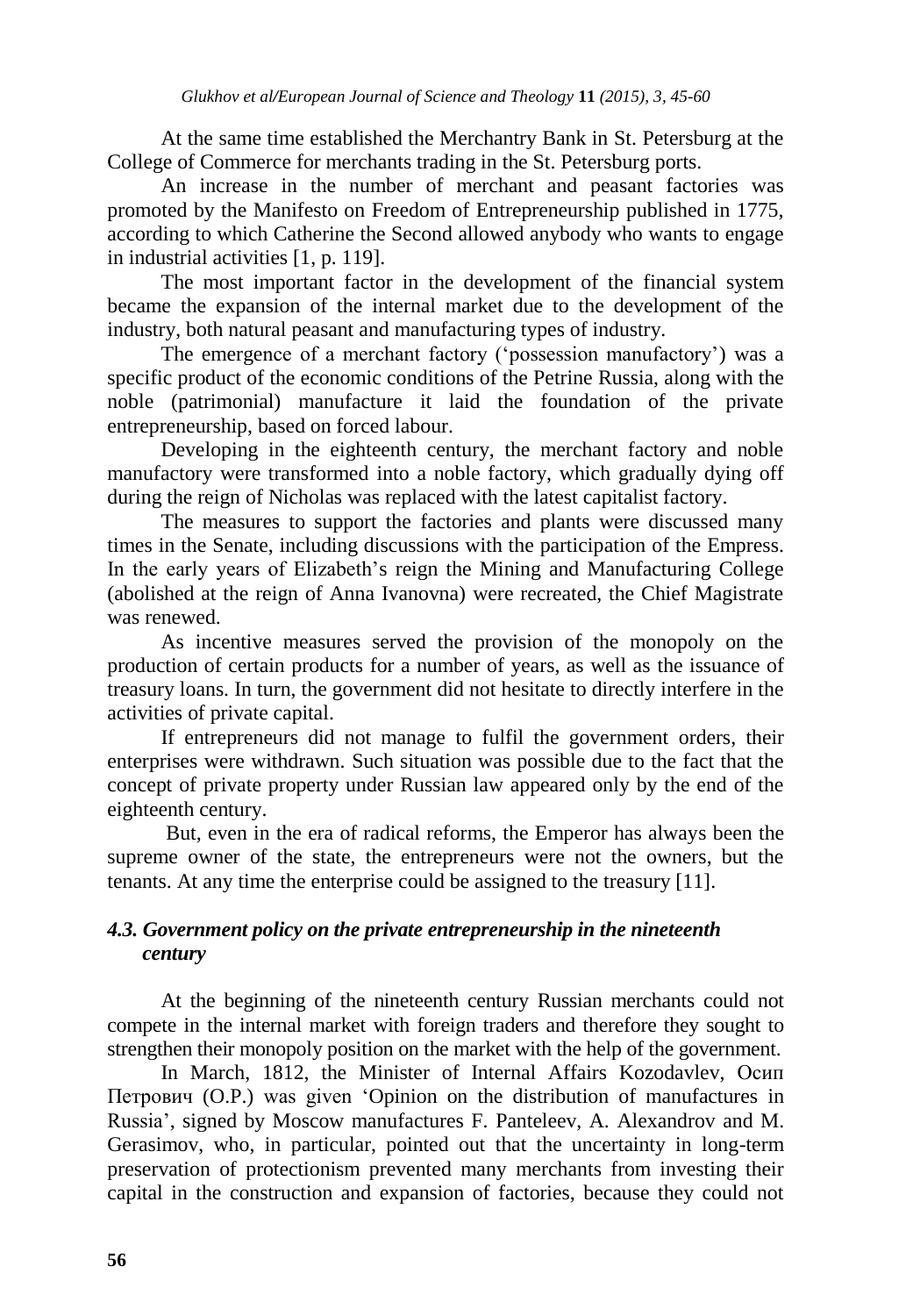compete with more advanced foreign industry, especially since foreign manufacturers would not hesitate to set the dumping prices for their products, in order to achieve the closure of the Russian manufactories [16].

The abolition of peasants from the serfdom and the consequent changes in the socio-economic life of the state led to the reformation of the trade and industrial policy, as well as the legal status of private entrepreneurs and industrialists.

The liberation of the serfs gave a powerful impetus to the revival of county farms, municipalities became overgrown with economic enterprises, the state started to construct the railways, many new commercial and industrial enterprises and banks were established.

In accordance with the 'Regulation on fees for the right to trade and for other industries' as of January 1, 1863, and its amendments adopted by the Act as of February 9, 1865, the merchant rights were granted to the citizens, who carried out the payment of patent, trade and industrial ticket fees, the number of merchant guilds was reduced to two.

The establishment and maintenance of commercial and industrial enterprises were possible only after the receipt of the relevant guild certificate.

On the basis of the 'Regulations on the state trade tax' as of June 8, 1898, for carrying out the entrepreneurial activities it was not necessary to receive a guild certificate, it was enough to buy out a commercial certificate of a corresponding category.

Since the second half of the nineteenth century, with the accumulation of capital and experience in the expansion of economic relations, Russian entrepreneurs were gradually realizing that they had become an independent economic force and solved the dual economic problem: on the one hand, they were the main leaders of the economic life, on the other hand, they were the participants in the economic life being large proprietors and the owners [14].

An increased self-awareness of the merchantry by the end of the nineteenth century has led to an understanding of the commercial and industrial world as a necessary component of the force and power of the state.

The public life of the merchantry was characterized by the philanthropic activities of a variety of charities and guardianship organizations. Fixed assets from the charity were aimed at purchase of books for schools, buying clothes for shelters, soup kitchens, lodging houses, almshouses. The charity for wealthy merchantry has often been one of the ways to improve the social status, get awards and hereditary honorary citizenship, etc.

By the end of the nineteenth century in large cities (Tomsk, Omsk, Barnaul, Irkutsk, and others) began to emerge trading companies of a capitalist nature. They provided the artisans with raw materials, labour instruments and received the finished products – felt boots, sheepskin blackened fur coats called 'Barnaulka', which were sold in the cities and villages near the Moscow highway.

The same was observed in wood-working industry: trading companies originally purchased the products made by the artisans, and later when the demand has grown and appeared the competitors-buyers, these companies began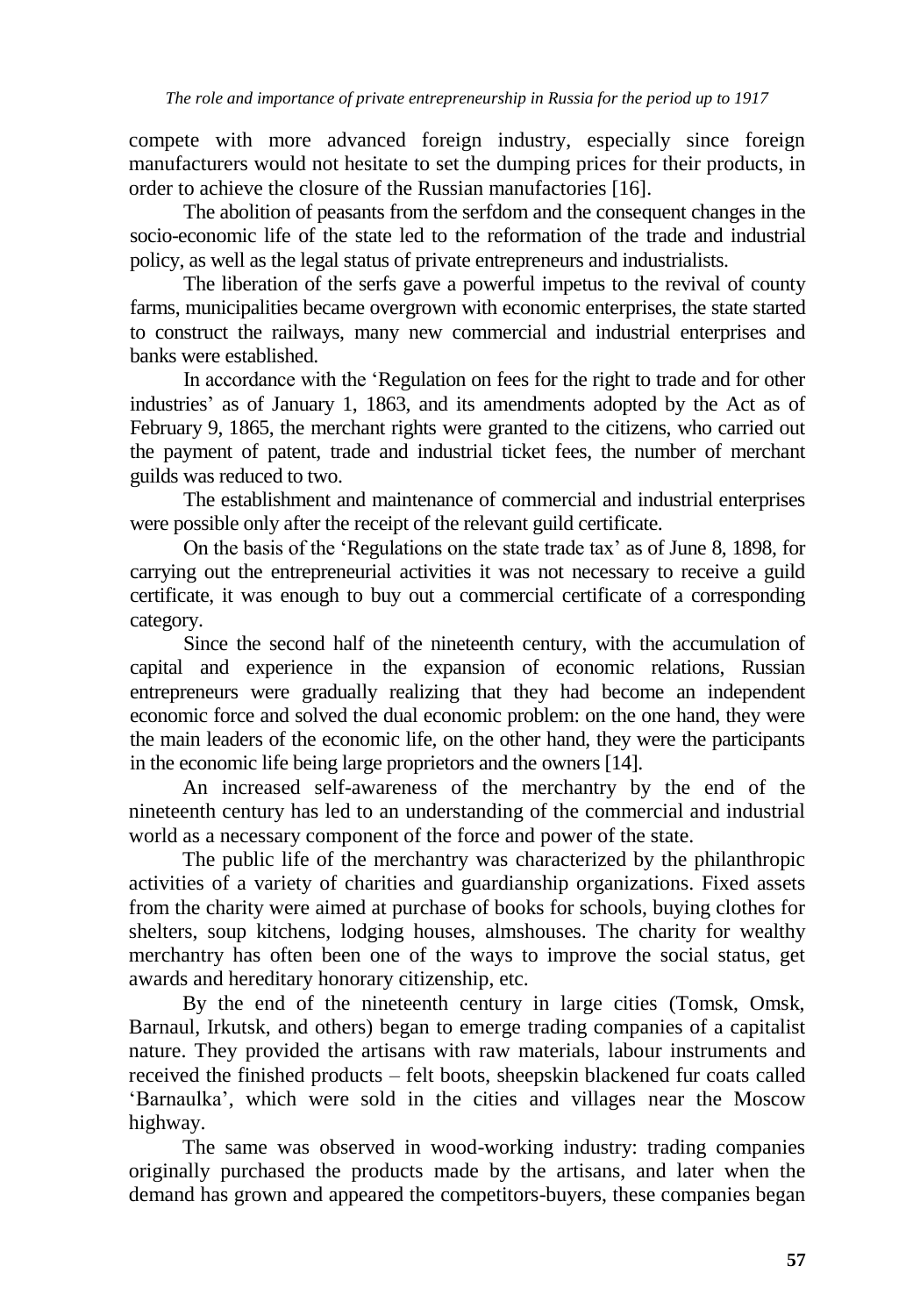to conclude preliminary agreements with the artisans to protect themselves from the competitors [17].

## *4.4. The development of Russian entrepreneurship by the end of the nineteenth–the beginning of the twentieth centuries*

By the end of nineteenth–the beginning of the twentieth centuries the state played a rather insignificant role in the state-owned production. Almost all industries were in private possession, and the growth of the industrial production occurred due to the private enterprises.

In Russia by the end of the nineteenth century the trading capital had already been formed. There was a major industry, represented by the stateowned enterprises mainly for military purposes.

You might as well say that the search for a reasonable relationship between formal and informal restrictions (conditioned also by family traditions) had the most direct impact on commercial activities.

There formed such an incentive structure that eventually contributed to the attractiveness and cost-effective management of commercial operations under the existing socio-economic and political order in the country.

In this regard, the organizational evolution of Russian entrepreneurship in the nineteenth–early twentieth centuries can be considered as a process of the formation of property rights, which were exchanged and secured with long-term agreements with the active use of institutions of family-related nature.

It should be noted that in the patriarchal family of the peasants and workers of the nineteenth–early twentieth centuries the head of the family had not only pre-emptive rights, but also duties and a special responsibility for the functioning of his family [18].

At the beginning of the twentieth century there began to develop a new system of merchant mentality, where the morality in commercial matters was reinforced rather than by religious or secular moral education as by the awareness of the economic profitability of honesty, trust relationships necessary for the reputation and longevity of the company.

The Russian entrepreneurs have realized the social significance of their commercial activities and, pretending to political power, they were concerned about the public trust in every possible way. Thus in 1912 they adopted the 'Seven principles of doing business in Russia', which stated that success in business depended largely on the way surrounding people trusted you.

From 1910 to 1913 in Russia arose 774 joint-stock companies with a total capital of 1,114 million rubles. The total number of such companies by the beginning of the First World War in Russia was 2,263. A joint-stock form of entrepreneurship has become the most popular.

Although in quantitative measurement the joint-stock companies were much inferior to the most common form in Russia – the family form of entrepreneurship (9200 of trading houses), but namely joint-stock companies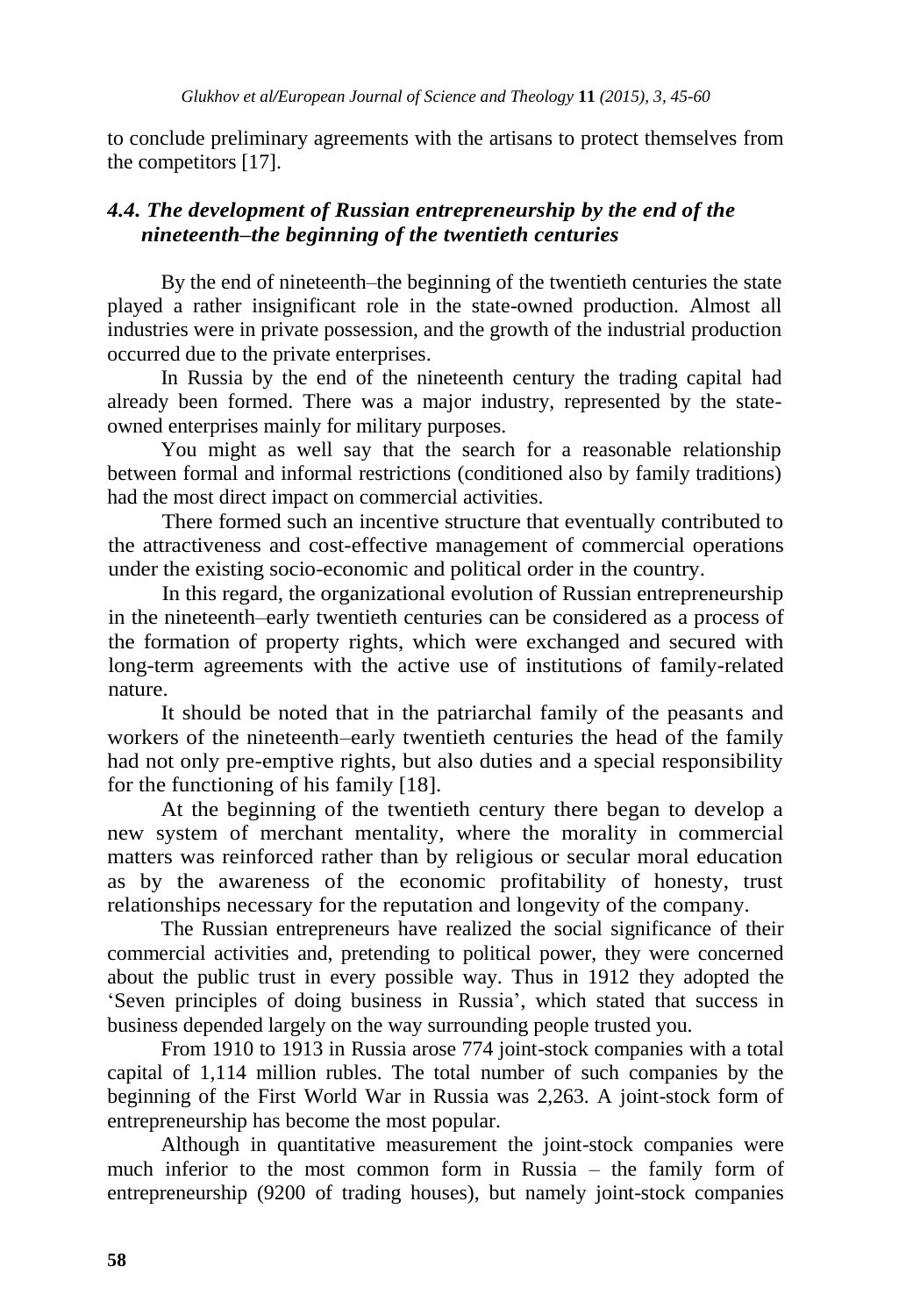went out on top positions due to the number of their participants in the entrepreneurial process and their place in almost all sectors of the economy.

For the period of 1910-1913 were set up 663 public companies with a capital equal to 1,718 million rubles, the growth of the first and second mentioned companies was of 44 and 61%. And although by the number of operating companies and their total capital on the eve of the war, Russia was lagging behind Germany and especially England, but by the amount of the average share capital per company (in 1914 it reached more than two million rubles) Russia was ahead of both these countries (in Germany it reached 1,137 thousand rubles, in England – 396 thousand rubles) [19].

Thus the beginning of the twentieth century, private entrepreneurship has become a mass phenomenon. However, this development was interrupted by the First World War and the following devastating political, economic and social processes that have radically changed the political and social structure of the country. The war suspended the law-making and legislative activities related to entrepreneurship [20].

A new page in the history of the development of our country began after the October Revolution, which changed the form of the government and the attitude to the private property and private entrepreneurship.

## **5. Conclusions**

The study of the history of the Russian private entrepreneurship allows to set aside the social, territorial and sectoral aspects in the formation of the private finances, determine the role of the middle class, represented by the members of different classes and social groups in the mixed economy and economic activities in Russia.

In the course of its development the Russian state has been multi-ethnic and multi-confessional that was reflected in the features of the development of culture and ethics of entrepreneurs. It also was reflected in the specificity of commercial activities, relations with public authorities, contribution to the development of socio-economic life of society [21].

The relevance of the present study is conditioned by a number of objective and subjective factors. Firstly, in modern Russia occurs the revival of the market relations, which entails the development of the middle class, entrepreneurship, private property, initiative. Secondly, entrepreneurs are not a homogeneous social stratum, where there are members of different origin, occupation, level of education and culture, public aspirations.

Russia's transition to the market economy causes the need for fundamental changes in the activity of the whole society. Thus particular importance is centred on the formation of a compelling market economy model of the middle class of private entrepreneurs who are due to their number the main driving force and support for institutional reforms in the developed countries.